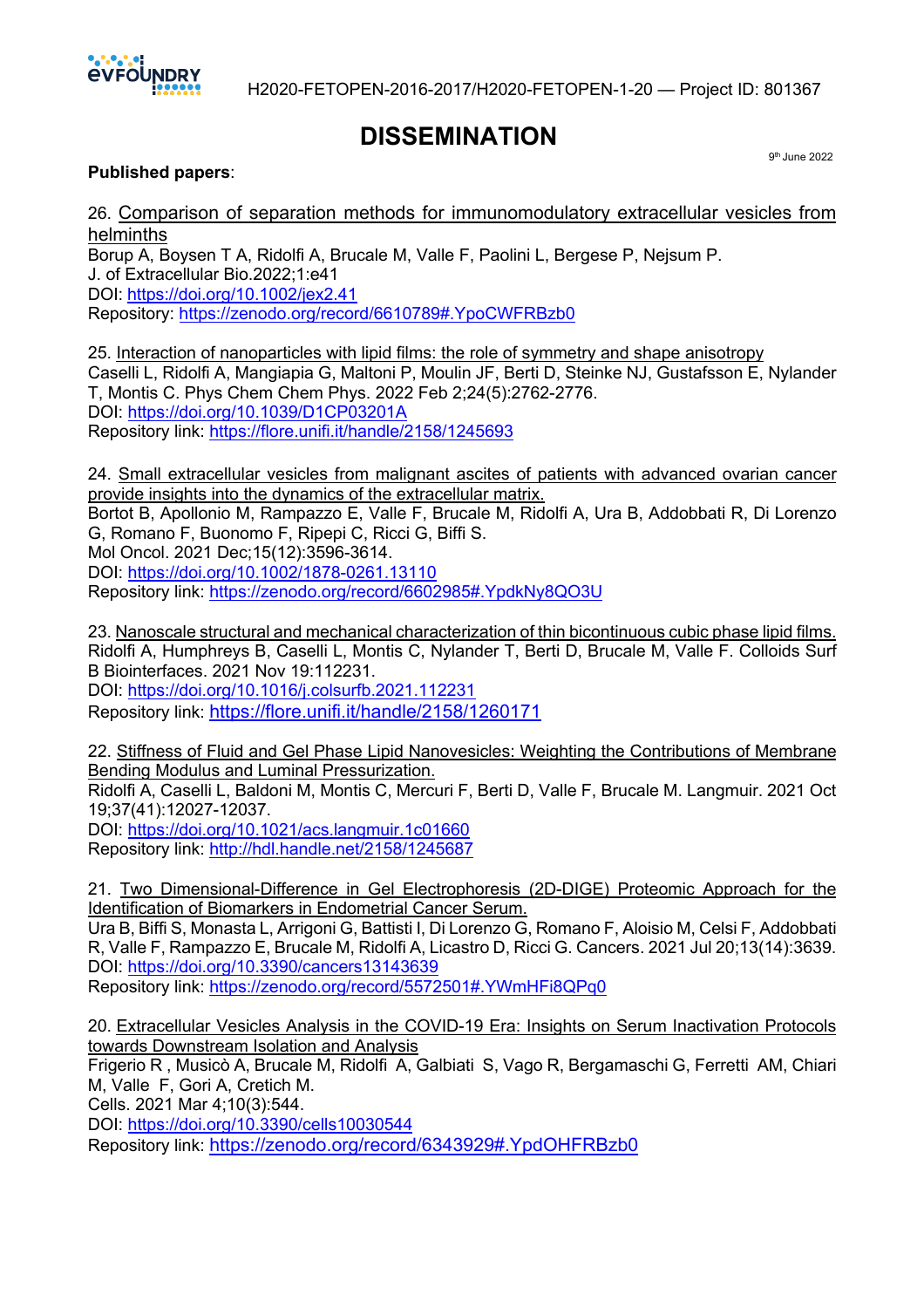

H2020-FETOPEN-2016-2017/H2020-FETOPEN-1-20 — Project ID: 801367

19. A plasmon-based nanoruler to probe the mechanical properties of synthetic and biogenic nanosized lipid vesicles

Caselli L, Ridolfi A, Cardellini J, Sharpnack L, Paolini L, Brucale M, Valle F, Montis C, Bergese P, Berti D.

Nanoscale Horiz. 2021 Jun 28;6(7):543-550. DOI: https://doi.org/10.1039/d1nh00012h. Repository link: https://iris.unibs.it/handle/11379/554037

18. Nanoanalytical analysis of bisphosphonate-driven alterations of microcalcifications using a 3D hydrogel system and in vivo mouse model Ruiz JL, Hutcheson JD, Cardoso L, Bakhshian Nik A, Condado de Abreu A, Pham T, Buffolo F, Busatto S, Federici S, Ridolfi A, Aikawa M, Bertazzo S, Bergese P, Weinbaum S, Aikawa E. Proc Natl Acad Sci USA. 2021 Apr 6;118(14):e1811725118. DOI: https://doi.org/10.1073/pnas.1811725118 Repository link: http://hdl.handle.net/11379/554036

17. Human milk extracellular vesicles target nodes in interconnected signalling pathways that enhance oral epithelial barrier function and dampen immune responses

Marijke I. Zonneveld, Martijn J.C. van Herwijnen, Marcela M. Fernandez-Gutierrez, Alberta Giovanazzi, Anne Marit de Groot, Marije Kleinjan, Toni M.M. van Capel, Alice J.A.M. Sijts, Leonie S. Taams, Johan Garssen, Esther C. de Jong, Michiel Kleerebezem, Esther N.M. Nolte-'t Hoen, Frank A. Redegeld, Marca H.M. Wauben

J Extracellular Vesicles. 2021, Vol10(5)

ISSN: 2001-3078, 2001-3078

DOI: https://doi.org/10.1002/jev2.12071

Repository link: https://zenodo.org/record/6624562#.YqC0MOxBwuU

16. Regular Industrial Processing of Bovine Milk Impacts the Integrity and Molecular Composition of Extracellular Vesicles Marije Kleinjan, Martijn JC van Herwijnen, Sten FWM Libregts, RJ Joost van Neerven, Anouk L Feitsma, Marca HM Wauben The Journal of Nutrition 2021, 25 March 2021, nxab031 DOI: https://doi.org/10.1093/jn/nxab031 Repository link: https://library.wur.nl/WebQuery/wurpubs/584260

15. Cell Sorting Using Electrokinetic Deterministic Lateral Displacement. Ho BD, Beech JP, Tegenfeldt JO. Micromachines 2020 Dec 30;12(1):30 DOI: https://doi.org/10.3390/mi12010030 Repository link: https://zenodo.org/record/6624453#.YqCvvexBwuU

14. Deterministic Lateral Displacement: Challenges and Perspectives.

Hochstetter A, Vernekar R, Austin RH, Becker H, Beech JP, Fedosov DA, Gompper G, Kim SC, Smith JT, Stolovitzky G, Tegenfeldt JO, Wunsch BH, Zeming KK, Krüger T, Inglis DW. ACS Nano. 2020 Sep 22;14(9):10784-10795. doi: https://doi.org/10.1021/acsnano.0c05186

Repository link: https://www.research.ed.ac.uk/en/publications/deterministic-lateral-displacementchallenges-and-perspectives

13. Charge-Based Separation of Micro-and Nanoparticles. Bao D. Ho, Jason P.Beech and Jonas O. Tegenfeldt. Micromachines 2020, 11, 1014. doi: https://doi.org/10.3390/mi11111014 Repository link: https://zenodo.org/record/4610908#.YFnf8UhKiw4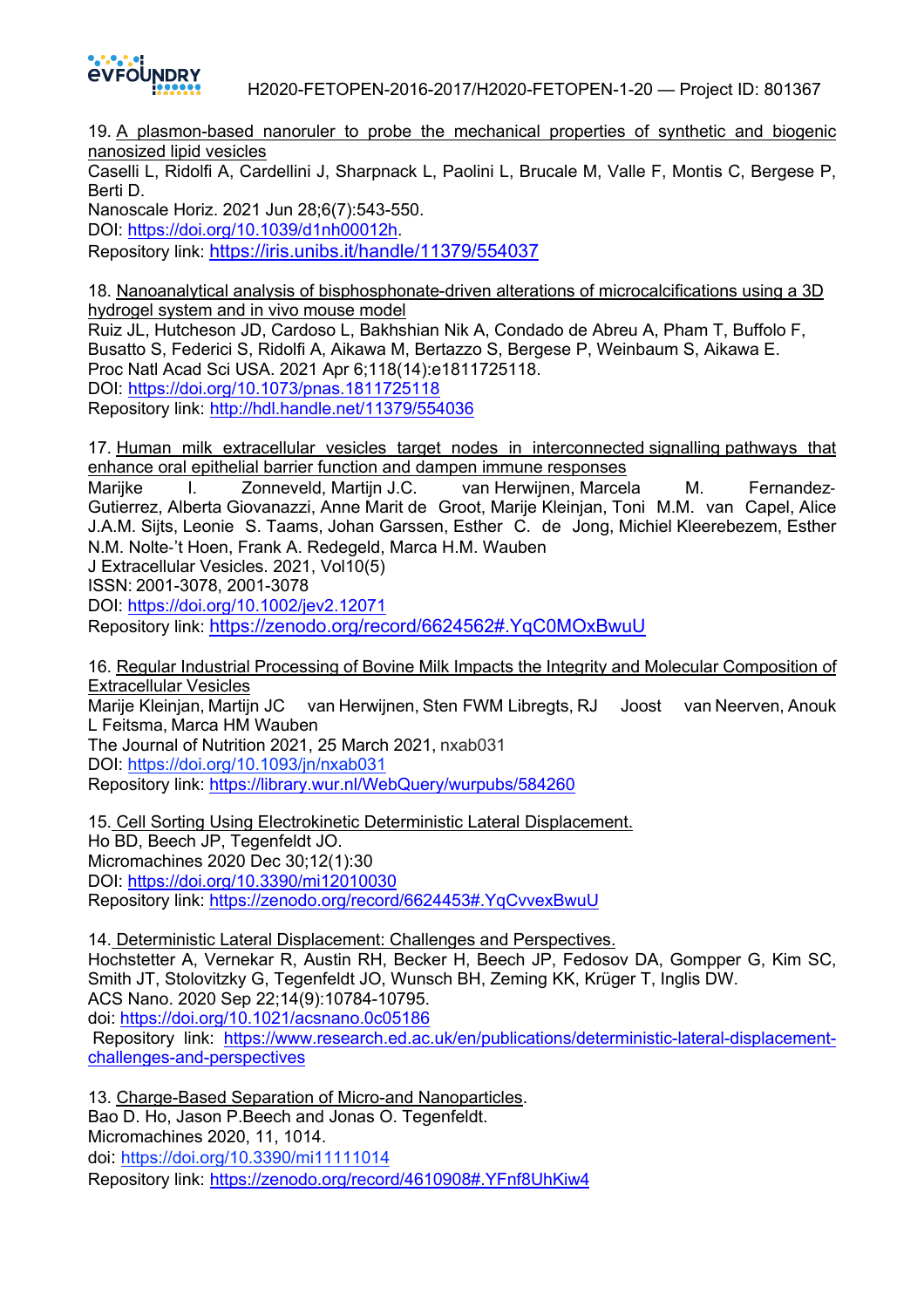

**EVFOUNDRY**<br>H2020-FETOPEN-2016-2017/H2020-FETOPEN-1-20 — Project ID: 801367

12. Fluorescent Labeling of Helminth Extracellular Vesicles Using an In Vivo Whole Organism Approach.

A.T. Boysen,  B. Whitehead,  A. Stensballe, A. Carnerup, T. Nylander, P. Nejsum. Biomedicines. 2020 Jul 14;8(7):E213. doi: https://doi.org/10.3390/biomedicines8070213 Repository link: https://zenodo.org/record/6610872#.YpoIkVRBzb0

11. AFM-Based High-Throughput Nanomechanical Screening of Single Extracellular Vesicles. A. Ridolfi, M. Brucale, C. Montis, L. Caselli, L. Paolini, A. Borup, A.T. Boysen, F. Loria, M.J.C. van Herwijnen, M. Kleinjan, P. Nejsum, N. Zarovni, M.H.M. Wauben, D. Berti, P. Bergese, F. Valle. Anal Chem. 2020 Jul 13.

doi: https://doi.org/10.1021/acs.analchem.9b05716 Repository link: https://iris.unibs.it/handle/11379/534530

10. Gold nanoparticles interacting with synthetic lipid rafts: an AFM investigation. A. Ridolfi, L. Caselli, C. Montis, G. Mangiapia, D. Berti, M. Brucale, F. Valle. J Microsc . 2020 Dec;280(3):194-203 doi: https://doi.org/10.1111/jmi.12910 Repository link: https://zenodo.org/record/6479177#.YqBgKuxBwuU

9. Biogenic supported lipid bilayers as a tool to investigate nano-bio interfaces C. Montis, A. Salvatore, F. Valle, L. Paolini. F. Carlà, P. Bergese, D. Berti. J Colloid Interface Sci. June 2020, 570: 340-349. doi: https://doi.org/10.1016/j.jcis.2020.03.014 Repository link: https://flore.unifi.it/handle/2158/1218287#.YDYl05NKhsM

8. Fourier-transform Infrared (FT-IR) spectroscopy fingerprints subpopulations of extracellular vesicles of different sizes and cellular origin.

L. Paolini, S. Federici, G. Consoli, D. Arceri, A. Radeghieri, I. Alessandri, P. Bergese. J Extracell Vesicles. 2020; 9(1): 1741174. doi: https://doi.org/10.1080/20013078.2020.1741174 Repository link: https://iris.unibs.it/handle/11379/529275

7. Shedding light on membrane-templated clustering of gold nanoparticles. C. Montis, L. Caselli, F. Valle, A. Zendrini, F. Carlà, R. Schweins, M. Maccarini, P. Bergese, D. Berti. J Colloid Interface Sci. August 2020, 573: 204-214 doi: https://doi.org/10.1016/j.jcis.2020.03.123 Repository link: https://iris.unibs.it/handle/11379/529276

6. Augmented COlorimetric NANoplasmonic (CONAN) Method for Grading Purity and Determine Concentration of EV Microliter Volume Solutions. A. Zendrini, L. Paolini, S. Busatto, A. Radeghieri, M. Romano, M. H. M. Wauben, M. J. C.

van Herwijnen, P. Nejsum, A. Borup, A. Ridolfi, C. Montis, P. Bergese. Front Bioeng Biotechnol. 2019; 7: 452. doi: https://doi.org/10.3389/fbioe.2019.00452

Repository link: https://iris.unibs.it/handle/11379/528221

5. Nanoparticles and organized lipid assemblies: from interaction to design of hybrid sof devices. M. Mendozza, L. Caselli, A. Salvatore, C. Montis\*and D. Berti\**.* Soft Matter, 2019,15, 8951-8970*.* doi: https://doi.org/10.1039/C9SM01601E

Repository link: http://hdl.handle.net/2158/1175074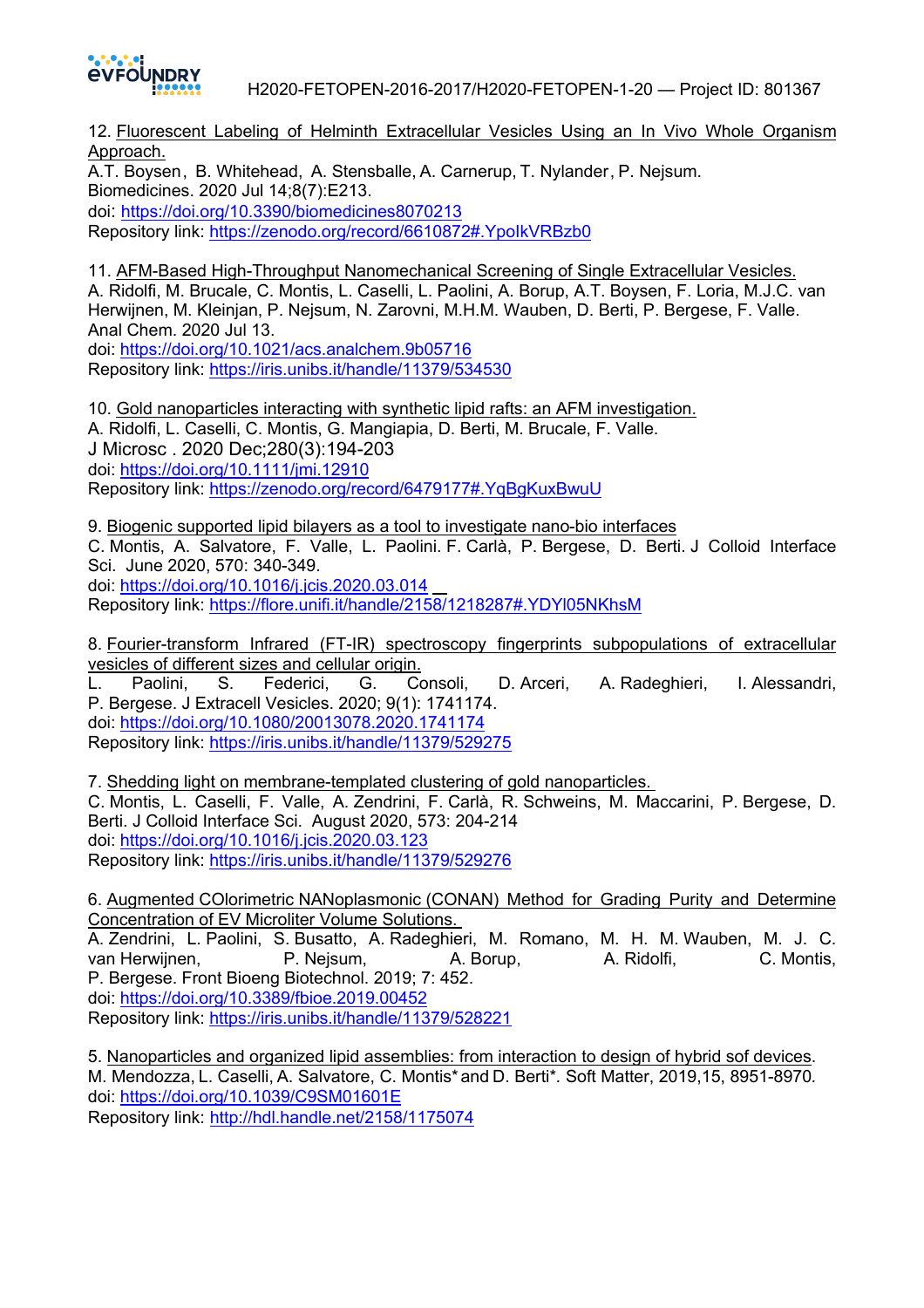

4. The nanostructured secretome.

S. Busatto, A. Zendrini, A. Radeghieri, L. Paolini, M. Romano, M. Presta, P. Bergese. Biomater Sci. 2019 Dec 17;8(1):39-63.

doi: https://doi.org/10.1039/C9BM01007F Repository link: https://iris.unibs.it/handle/11379/526980

3. Biological membranes in EV biogenesis, stability, uptake, and cargo transfer: an ISEV position paper arising from the ISEV membranes and EVs workshop. AE. Russell, …, P. Bergese, …, M. Wauben et al. J Extracell Vesicles. 2019 Nov 8;8(1):1684862. doi: https://doi.org/10.1080/20013078.2019.1684862

Repository link: https://iris.unibs.it/handle/11379/526637

2. Active Posts in Deterministic Lateral Displacement Devices. J.P. Beech, K. Keim, B.D. Ho, C. Guiducci, J.O. Tegenfeldt. Advanced Materials Technologies 2019 Sept. 4;9: 1900339. doi: https://doi.org/10.1002/admt.201900339 Repository link: http://zenodo.org/record/3352780#.XZHEh1Uzapo

1. Tangential Flow Filtration for Highly Efficient Concentration of Extracellular Vesicles from Large Volumes of Fluid. S. Busatto, G. Vilanilam, T. Ticer, W.-L. Lin, D.W. Dickson, S. Shapiro,

P. Bergese, J. Wolfram. Cells. 2018 Dec 16;7(12) doi: https://www.mdpi.com/2073-4409/7/12/273 Repository link: http://hdl.handle.net/11379/515026

## **Research data dissemination**:

1. Keynote speaker, Annalisa Radeghieri, at International Conference on Bioengineering and Cell Therapy, 21 September 2018, University of Brescia, Italy.

2. Invited talk at Membrane Biophysics of Exo-Endocytosis: From Model Systems to Cells. 3-6 April 2019 Mandelieu la Napoule (France). Debora Berti.

3. Poster communication at the Spring Symposium 2019 in Danish Society for Parasitology, 5 April 2019, Copenhagen (Denmark). "Modulation of inflammation by helminth-derived EVs". Anne Borup, Bent W. Deleuran, Peter Nejsum.

4. Poster communication at the PhD day at Aarhus University, 25 January 2019, Aarhus (Denmark). "Modulation of inflammation by helminth-derived EVs". Anne Borup, Bent W. Deleuran, Peter Nejsum.

5. Oral presentation. Mini-workshop on Extracellular Vesicles: from biophysical properties to therapeutic applications. Area Science Park Padriciano, 11 April 2019. Organized by EXOTHERA project. "evFOUNDRY: the extracellular vesicle foundry". Lucia Paolini.

6. Oral presentation. Towards an innovation hub on extracellular vesicles research. Consiglio Nazionale delle Ricerche, Area della Ricerca di Milano, MILANO Auditorium 9 May 2019. "evFOUNDRY: the extracellular vesicle foundry". Paolo Bergese.

7. Poster Communication. ISEV2019, 24-28 April 2019, Kyoto (Japan). "evFOUNDRY: the extracellular vesicle foundry". Lucia Paolini, Martijn van Herwijnen.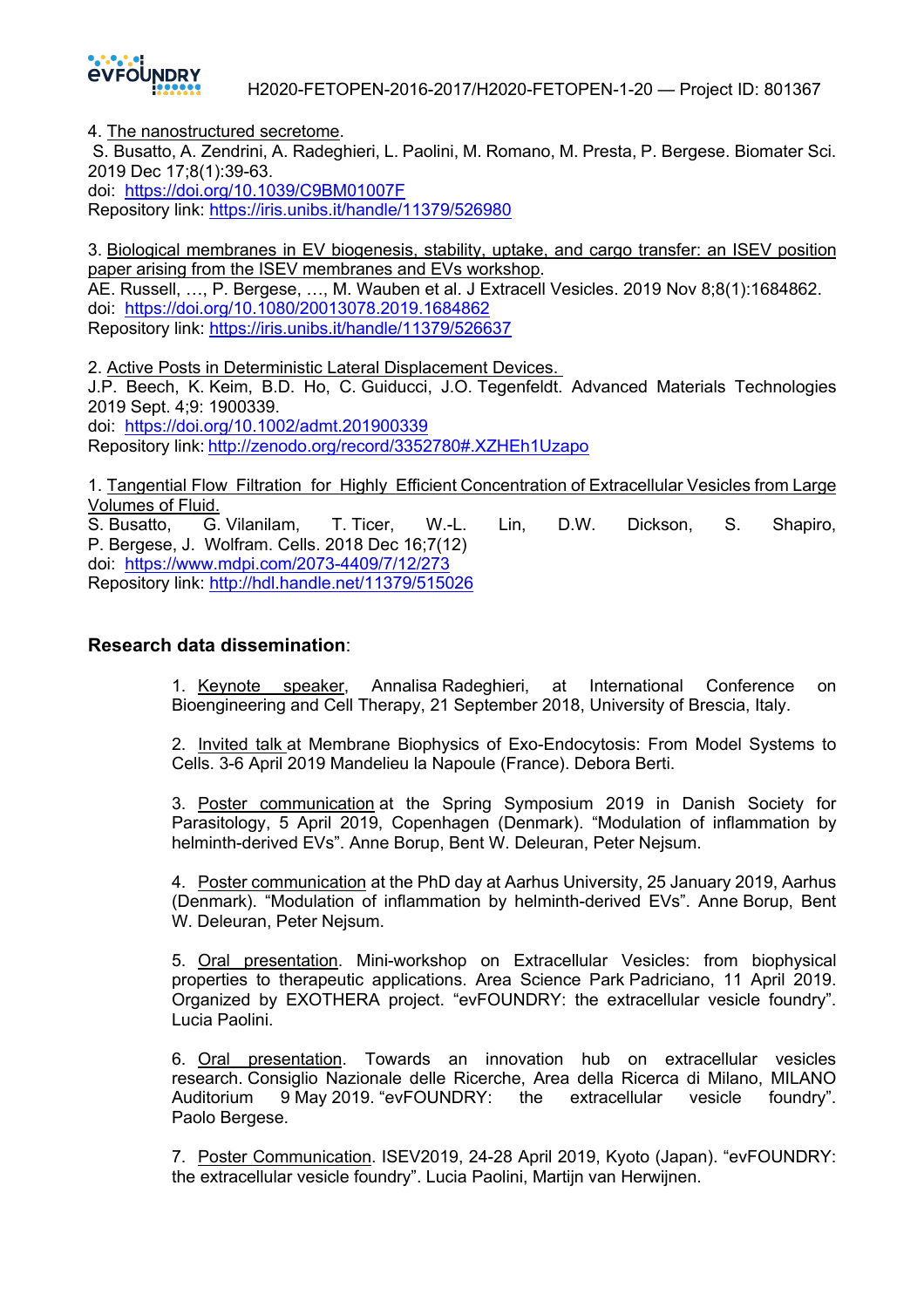

H2020-FETOPEN-2016-2017/H2020-FETOPEN-1-20 — Project ID: 801367

8. Lecture at ISEV2019, 24-28 April 2019, Kyoto (Japan). "Therapeutic Potential of Milk EVs" during the educational day of the ISEV2019. Martijn van Herwijnen

9. Oral presentation at ISEV2019, 24-28 April 2019, Kyoto (Japan). "Different ATT isoforms are associated to EVs from ATT type II deficient patients". Annalisa Radeghieri

10. Poster communication at ISEV2019, 24-28 April 2019, Kyoto (Japan). "Taxonomy of individual extracellular vesicles by nanomechanics". Andrea Ridolfi, Marco Brucale, Lucia Paolini, Costanza Montis, Debora Berti, Francesco Valle, Paolo Bergese

11. Poster communication at ISEV2019, 24-28 April 2019, Kyoto (Japan). "Fouriertransform Infrared Spectroscopy (FT-IR) to fingerprint EV subpopulations as a whole". Lucia Paolini, Stefania Federici, Giovanni Consoli, Diletta Arceri, Annalisa Radeghieri, Ivano Alessandri, Paolo Bergese

12. Oral presentation at 9<sup>th</sup> International Colloids Conference. Young investigator perspective presentation, 16-19 June 2019 Sitges (Spain). "Interaction of inorganic nanoparticles with synthetic and biogenic lipid membranes: fundamental understanding and biomedical applications". Costanza Montis.

13. Oral presentation at Swedish Microfluidics in Life Science 2019, June 2019, Gothenburg (Sweden). "Electrokinetic deterministic lateral displacement". Bao D. Ho.

14. Oral presentation at 13th International Symposium on Electrokinetics, 12-14 June 2019, Boston (USA). "AC electrokinetics in a deterministic-lateral-displacement device". Hywel Morgan

15. Oral presentation at 21st International Vacuum Conference (IVC-21), July 2019, Malmö (Sweden). "Cell sorting using Electrokinetic Deterministic Lateral Displacement". Bao D. Ho

16. Oral presentation at XLVII National meeting of the Physical Chemistry Division of the Italian Chemistry Society, 1-4 July 2019 Rome (Italy). "Interaction of inorganic nanoparticles with synthetic and biogenic lipid membranes: fundamental understanding and biomedical applications". Costanza Montis

17. Oral presentation at XLVII National meeting of the Physical Chemistry Division of the Italian Chemistry Society, 1-4 July 2019 Rome (Italy). "Nanostructured materials interacting with synthetic and natural lipid mesophases: challenges and opportunities". Debora Berti.

18. Poster communication at XLVII National meeting of the Physical Chemistry Division of the Italian Chemistry Society, 1-4 July 2019 Rome(Italy). "Nanomechanical classification of extracellular vesicles". Andrea Ridolfi, Marco Brucale, Lucia Paolini, Costanza Montis, Debora Berti, Francesco Valle, Paolo Bergese

19. Oral presentation at Fulgsø Seminar for Department of Infectious Diseases, Aarhus University Hospital (Denmark), 3-4 July 2019. "Modulation of inflammation by helminthderived EVs". Anne Borup.

20. Research seminar, National University of Singapore (NUS), Dept. of Pharmacy, 30 July 2019, Singapore. Paolo Bergese. Host: Prof. Rachel Ee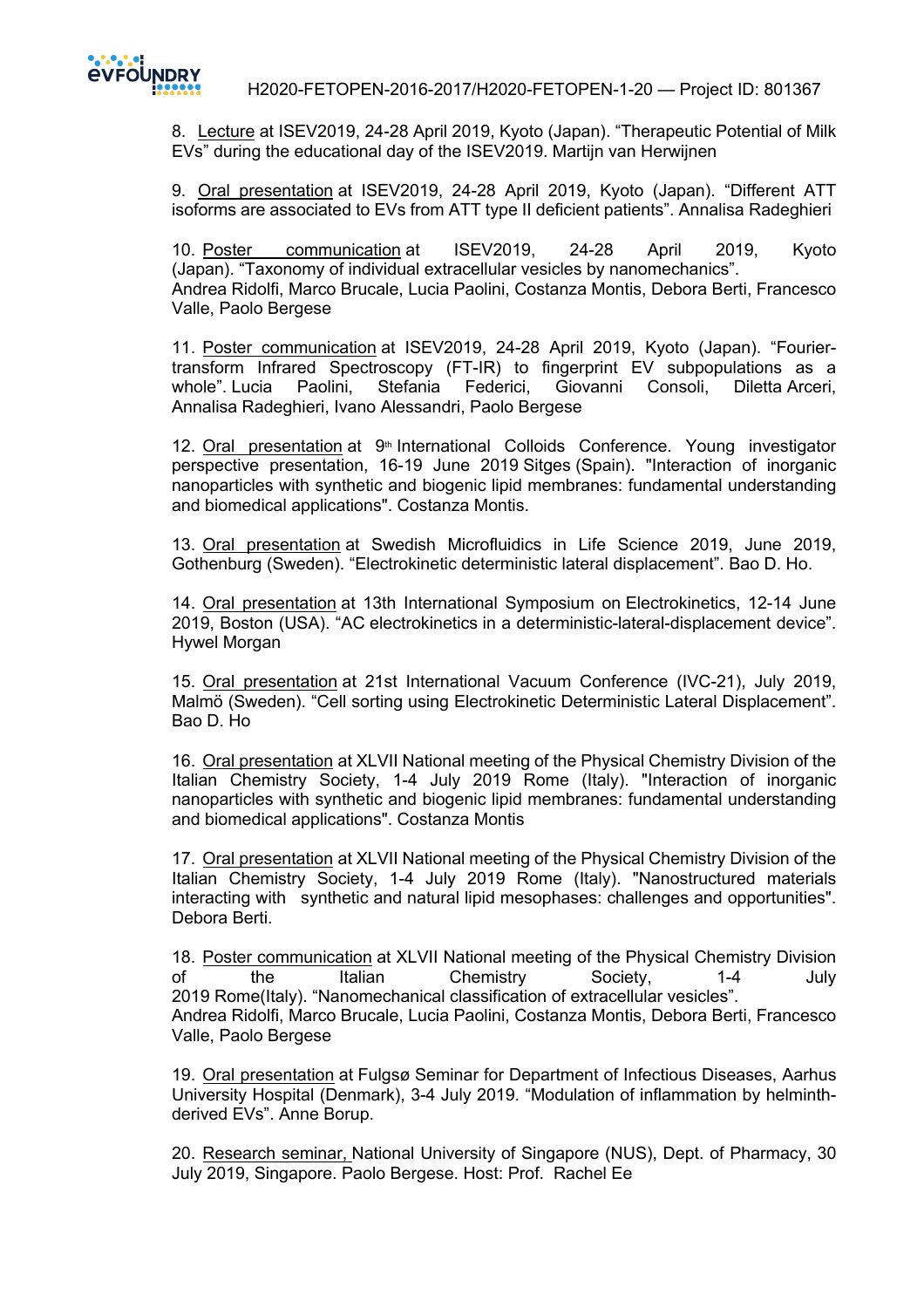

21. Oral Presentation at 33<sup>rd</sup> Conference of the European colloid and interface society (ECIS), 8-13 September, Leuven (Belgium). "Nanostructured Materials interacting with Synthetic and Natural Lipid Mesophases: Challenges and Opportunities". Debora Berti.

22. Invited talk at 14th Multinational Congress on Microscopy, 15-20 September, Belgrade. Francesco Valle.

23.Invited talk at NanoScientific Forum Europe, 11-13September, "Nanomechanics of liposomes and extracellular vesicles". Francesco Valle.

24. Poster communication at 1st annual meeting in The Danish Society of Extracellular Vesicles (DSEV) held in Aarhus, Denmark. 3rd October 2019. Anne Borup

25. Oral presentation at 1st Lugano ExoDay on: "EV subpopulations fingerprinting by Fourier-transform Infrared (FT-IR) spectroscopy", 25th October 2019 Lugano (Swizerland). Lucia Paolini

26.Poster communication at 23rd International Conference on Miniaturized Systems for Chemistry and Life Sciences (µTAS 2019), 27-31 October 2019, Basel (Switzerland). "Tuning deterministic lateral displacement with AC electrokinetics". Hywel Morgan

27.Poster communication at 23rd International Conference on Miniaturized Systems for Chemistry and Life Sciences (µTAS 2019), 27-31 October 2019, Basel (Switzerland). "Viable/Non-Viable Cell Assay Using Electrokinetic Deterministic Lateral Displacement". Bao D. Ho

28.Oral presentation at 23rd International Conference on Miniaturized Systems for Chemistry and Life Sciences (µTAS 2019), 27-31 October 2019, Basel (Switzerland): "The Separation Of Nano-Sized Particles In Micro-Scaled Post Arrays"; Jason P. Beech

29. Keynote, Peter Nejsum. @ 1st EVIta symposium. "A new level of complexity in hostparasite interaction – extracellular vesicles". Palermo,  $6<sup>th</sup>$  Nov 2019

30. Oral presentation at 1st EVIta symposium. "Projecting extracellular vesicles in two dimensions". Palermo, 6<sup>th</sup> Nov 2019. Paolo Bergese

31. Oral presentation at 1st EVIta symposium. Palermo, 6<sup>th</sup> Nov 2019. "Nanomechanics of individual extracellular vesicles". Marco Brucale.

32. Poster communication at 1st EVIta symposium. Palermo,  $6<sup>th</sup>$  Nov 2019. "Active enzyme sialidase NEU3 is present on small extracellular vesicle surface". Lucia Paolini.

33. Keynote, Paolo Bergese at Science through Scanning Probe Microscopy. Bologna, 21-22 Nov 2019

34. Poster communication at The UK Society for Extracellular Vesicles (UKEV) in London, UK, 10th December 2019. "Continuous microfluidic separation of extracellular vesicles from biological samples". Richard Gillams

35. Poster communication at Workshop "Bill2019" Grenoble, France, 11th-13th December 2019. "Nanomechanical properties of synthetic and natural lipid bilayers through Atomic Force Microscopy (AFM): from Supported Lipid Bilayers (SLBs) to vesicles". Andrea Ridolfi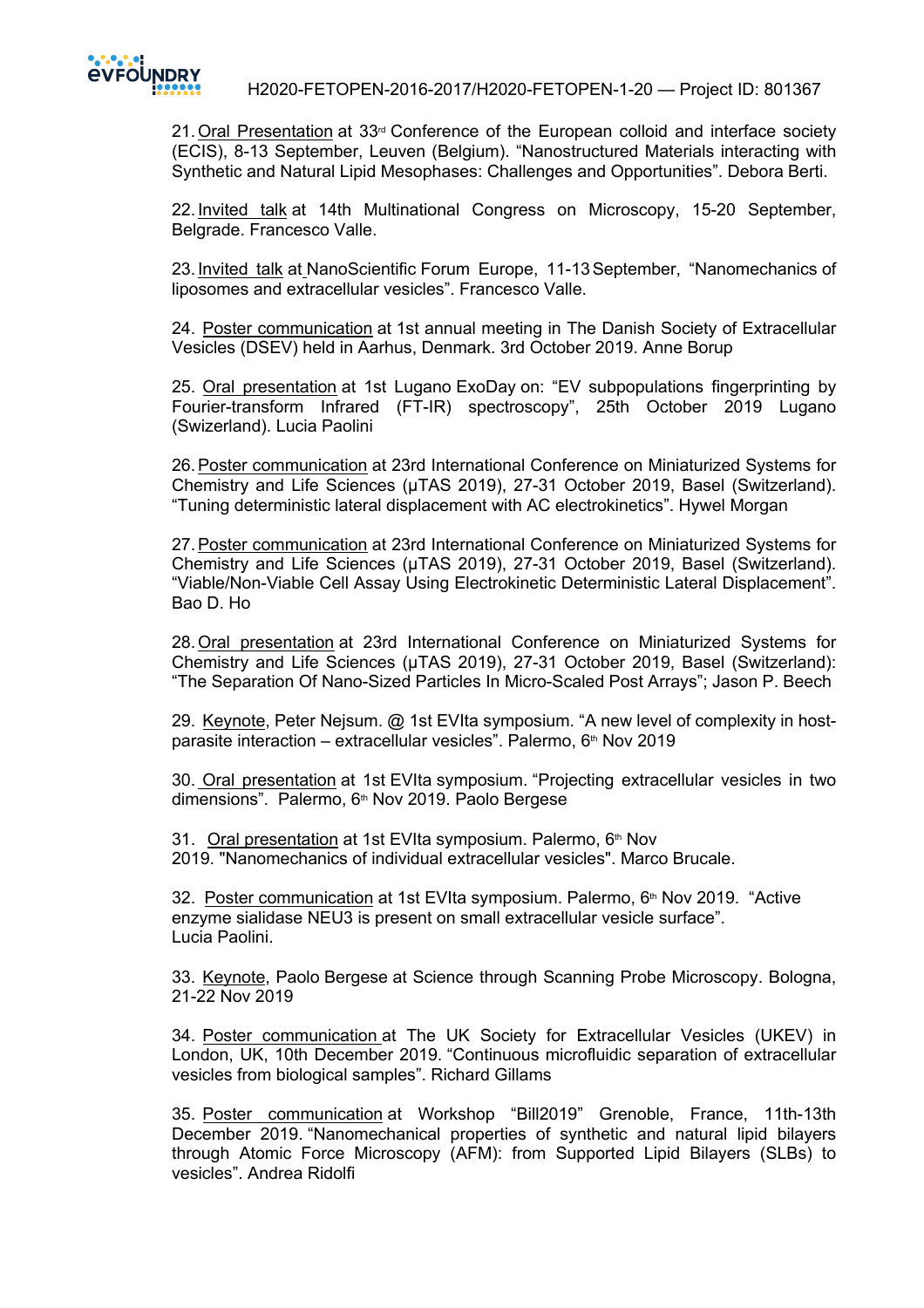

H2020-FETOPEN-2016-2017/H2020-FETOPEN-1-20 — Project ID: 801367

36.Poster communication at ISEV Workshop: Open, Reproducible and Standardized EV Research. 2-3 December 2019, Ghent, Belgium. "EV-Hub: a multi-laboratory hub for extensive characterization of extracellular vesicles". Annalisa Radeghieri.

37. Oral presentation at NANO-DAY IV, December 11-14, 2019 – Univ. Milano-Bicocca, Italy. "Exploiting blood nanoparticles for augmented pathogenesis Identification". Annalisa Radeghieri/Lucia Paolini.

 38. Oral presentation at One-Health Seminar, March 10 2020, Utrecht University, Netherlands. "Integrating proteomics data into in vitro data: linking proteins to signaling cascades". Martijn van Herwijnen.

 39. Oral Presentation at ISEV 2020 Annual virtual meeting, 20-22 July 2020. "The CONAN assay: purity grade and concentration of EV microliter formulations by colloidal nanoplasmonics". Andrea Zendrini. *WINNER of the "Outstanding Oral Abstract Award"*

 40. Keynote. Paolo Bergese at EVIta society on-line workshop on «EV based Biomarkers». "Physical chemistry fo EV diagnostics". 25 September 2020

 41. Poster entitled "High Throughput Extracellular Vesicle Sorting Using Electrokinetic Deterministic Lateral Displacement". Conference on Miniaturized Systems for Chemistry and Life Sciences (µTAS 2020; 4-9 October 2020). Bao Ho

 42. Flash talk "Microfluidic separation of EVs". UK EV Forum hosted by UK Society for Extracellular Vesicles. 7-8 December 2020, on-line. Ric Gillams.

 43. Poster and flash talk presentation at the Virtual RMS AFM & SPM Meeting. November 3 - 4, 2020. "High throughput nanomechanical study of Extracellular vesicles by AFM". Andrea Ridolfi.

 44. Flash talk "Microfluidic separation of EVs". UK EV Forum hosted by UK Society for Extracellular Vesicles. 7- 8 December 2020, on-line. Ric Gillams.

 45. Poster presentation at MLZ User meeting & German Neutron Scattering Conference 2020, December 8 - 10, 2020. "Curvature effects on the stability of lipid bicontinuous cubic phase films interacting with gold nanoparticles". Andrea Ridolfi.

 46. Abstract talk at ISEV Infectious Diseases Meeting, 25-28 January 2021. "Comparison of three enrichment methods for immunomodulatory extracellular vesicles from Helminths". Anne Borup.

 47. Oral Presentation at ISEV 2021 Annual virtual meeting, 18-21 May 2021. "Set-up of multi-parametric analytical assays for quantification, quality control and surrogate potency testing of helminth EVs". Francesca Loria.

 48. Oral Presentation at ISEV 2021 Annual virtual meeting, 18-21 May 2021. "AFM-based high throughput mechanical characterization of single EVs from different natural sources". Andrea Ridolfi.

 49. Oral Poster at ISEV 2021 Annual virtual meeting, 18-21 May 2021. "Pre-processing of bovine milk to clear casein micelles can influence the colloidal and functional properties of milk extracellular vesicles". Martijn van Herwijnen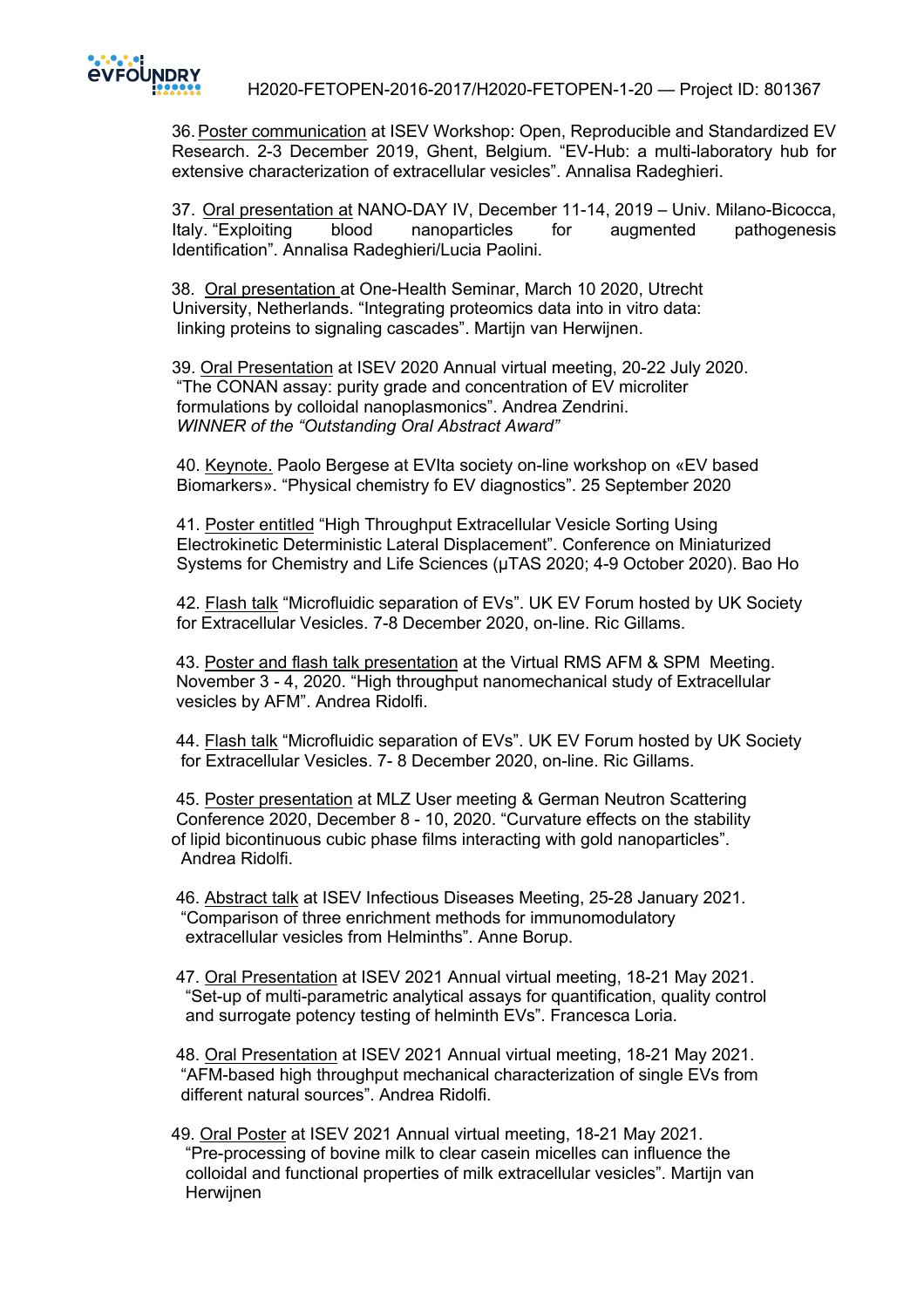

 50. Oral Presentation at BioMedEng21, 6-7 September 2021. Sheffield, UK. "Extracellular vesicle isolation in a microfluidic channel". Richard Gillams

51. Poster presentation at EVIta 2<sup>nd</sup> Symposium, 20-22 September 2021- Lucca, Italv. "Fourier-transform infrared spectroscopy (FT-IR) to characterize EV subpopulations from plasma of subjects with Parkinson's disease and healthy controls". Lucia Paolini.

52. Oral Presentation at EVIta 2<sup>nd</sup> Symposium, 20-22 September 2021- Lucca, Italy. "evFOUNDRY". Lucia Paolini.

- 53. Key-note presentation at European Colloid and Interface Society (ECIS) Conference, 5-10 September 2021 Athens, Greece. "Hybrid assemblies built from lipids and inorganic nanoparticles: from interaction to design of nanostructures devices". Debora Berti
- 54. Key-note presentation at European Colloid and Interface Society (ECIS) Conference, 5-10 September 2021 Athens, Greece. "Assessing the stiffness of synthetic and natural nanovesicles by a "plasmon-based nanoruler". Lucrezia Caselli
- 55. Oral presentation at European Colloid and Interface Society (ECIS) Conference, 5-10 September 2021 Athens, Greece. "Challenging lamellar and non lamellar lipid assemblies with nanoparticles: the role of symmetry at nano-bio interfaces". Costanza Montis
- 56. Oral presentation at European Colloid and Interface Society (ECIS) Conference, 5-10 September 2021 Athens, Greece. "The mechanical response of bicontinuous cubic phase lipid membranse to nanoscale deformations". Andrea Ridolfi
- 57. Oral presentation at European Colloid and Interface Society (ECIS) Conference, 5-10 September 2021 Athens, Greece. "Morphologies and structure of brain lipid membrane dispersions". Tommy Nylander.

 58. Poster presentation at µTAS 2021, 10-14 October 2021-hybrid- Palm Springs, CA (USA) "Nanoparticle and nano vesicle separation using electrokinetic biased Deterministic Lateral Displacement micro channels". Richard Gillams.

 59.Poster presentation at MassivEVs ISEV workshop, 28-29 October 2021. Desenzano del Garda. Italy. "Pre-processing of bovine milk to clear casein micelles is needed for large scale production of EVs but can influence their colloidal and functional properties. Martijn van Herwijnen

 60.Poster presentation at MassivEVs ISEV workshop, 28-29 October 2021. Desenzano del Garda. Italy. "Microfluidic approaches for the isolation of extracellular vesicles from biological samples". Hywel Morgan.

 61. Oral Presentation at MassivEVs ISEV workshop, 28-29 October 2021. Desenzano del Garda. Italy. "The novel prospects for delivering an end-to-end roadmap for bioactive EVs in therapy and custom care". Natasa Zarovni.